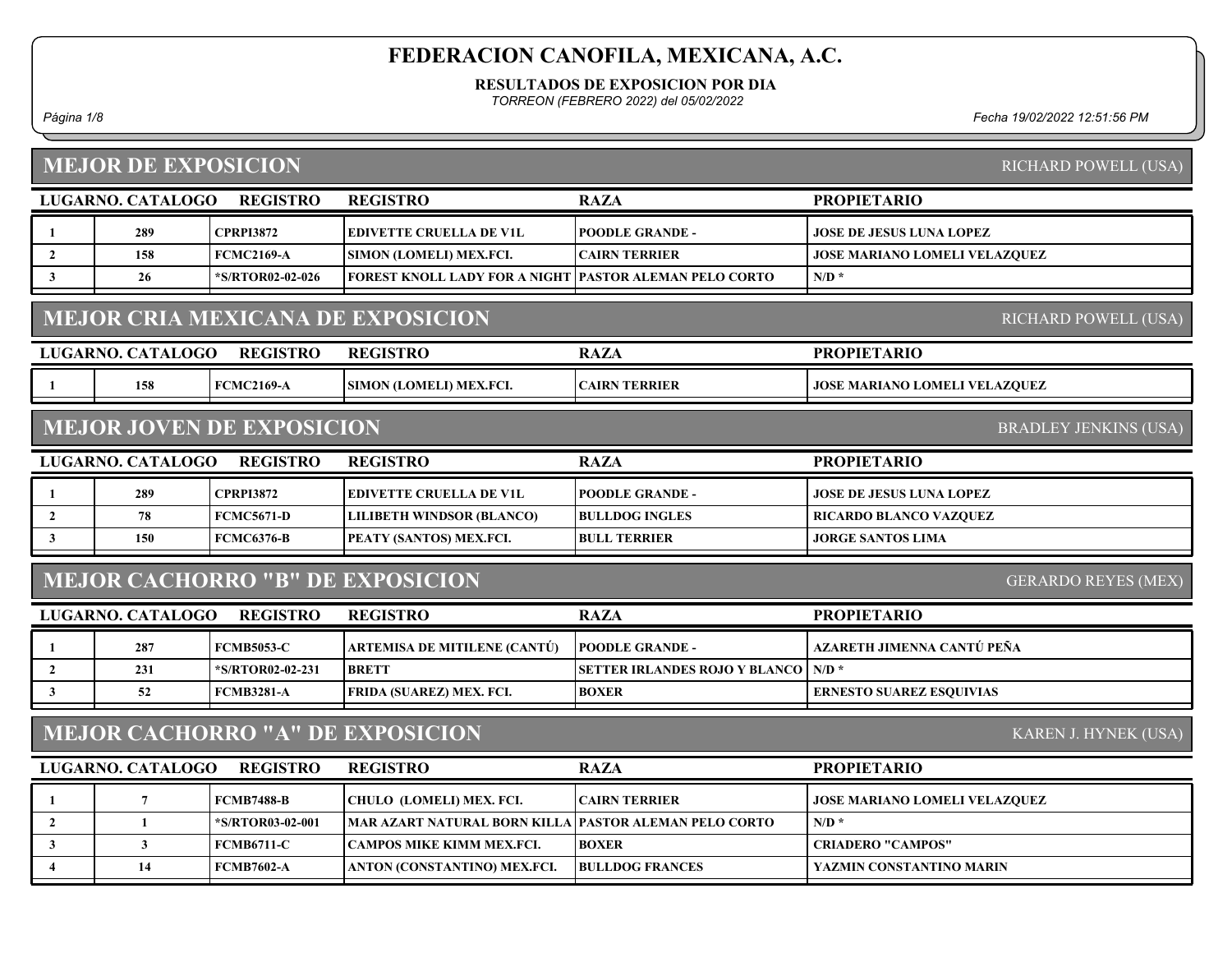#### RESULTADOS DE EXPOSICION POR DIA

TORREON (FEBRERO 2022) del 05/02/2022

### MEJOR DE GRUPO 1

Página 2/8 Fecha 19/02/2022 12:51:57 PM

| LUGARNO. CATALOGO | <b>REGISTRO</b>  | <b>REGISTRO</b>                                         | <b>RAZA</b>                  | <b>PROPIETARIO</b>             |
|-------------------|------------------|---------------------------------------------------------|------------------------------|--------------------------------|
| 26                | *S/RTOR02-02-026 | FOREST KNOLL LADY FOR A NIGHT PASTOR ALEMAN PELO CORTO_ |                              | $N/D$ *                        |
| 20                | <b>FCME6017</b>  | WORK OF ART DEJA VU                                     | <b>BORDER COLLIE</b>         | SANTOS LOZANO JUAN CARLOS Y    |
| 32                | <b>FCMB1691</b>  | [PIC D'ARLEE PANACHE]                                   | <b>PASTOR DE PICARDO</b>     | <b>JACOUELINE FINKEL</b>       |
| 39                | <b>FCMB7992</b>  | I LUXBERRY BUTTERFLY                                    | <b>IWELSH CORGI PEMBROKE</b> | <b>JOSE AMBROSIO CORO MENA</b> |
|                   |                  |                                                         |                              |                                |

## MEJOR JOVEN DE GRUPO 1

| LUGARNO, CATALOGO | REGISTRO         | <b>REGISTRO</b>                                         | <b>RAZA</b>                 | <b>PROPIETARIO</b>             |
|-------------------|------------------|---------------------------------------------------------|-----------------------------|--------------------------------|
| 26                | *S/RTOR02-02-026 | FOREST KNOLL LADY FOR A NIGHT PASTOR ALEMAN PELO CORTO_ |                             | $N/D$ *                        |
| 39                | <b>FCMB7992</b>  | <b>LUXBERRY BUTTERFLY</b>                               | <b>WELSH CORGI PEMBROKE</b> | <b>JOSE AMBROSIO CORO MENA</b> |
| ບບ                | <b>FCMB7921</b>  | LEIGH-HI'S IKAL                                         | <b>IPASTOR DE SHETLAND</b>  | OSCAR RODRIGO PEREZ MOLINA_    |
|                   |                  |                                                         |                             |                                |

### MEJOR CACHORRO DE GRUPO 1

| <b>LUGARNO. C</b> | <b>CATALOGO</b> | <b>REGISTRO</b> | <b>REGISTRO</b>              | <b>RAZA</b>                        | <b>PROPIETARIO</b>              |
|-------------------|-----------------|-----------------|------------------------------|------------------------------------|---------------------------------|
|                   |                 | <b>FCMB6455</b> | <b>TWOJ'S DANCING IN THE</b> | <b>IPASTOR AMERICANO MINIATURA</b> | MARIA MERCEDES CARDENAS VAQUERO |

### MEJOR DE GRUPO 2

BRADLEY JENKINS (USA)

| <b>REGISTRO</b><br>LUGARNO. CATALOGO |     |            | <b>REGISTRO</b>                  | <b>RAZA</b>                       | <b>PROPIETARIO</b>                   |
|--------------------------------------|-----|------------|----------------------------------|-----------------------------------|--------------------------------------|
|                                      | 106 | FCME1541-A | RONALDO (OLIVERA) MEX.FCI.       | <b>IDOBERMANN</b>                 | <b>MARCO ANTONIO OLIVERA OLIVERA</b> |
|                                      | 145 | FCMD0663   | <b>IBEAUTY MARK TENDER EBONY</b> | <b>TERRANOVA</b>                  | <b>JOSE ADRIAN SALINAS PEREZ</b>     |
|                                      | 135 | FCMD0079   | <b> BEA ROPLAHAUS OF SECUTOR</b> | <b>ROTTWEILER</b>                 | ALARCON JARAMILLO GENARO             |
|                                      | 140 | FCMC8546   | BEAUIDEAL BAILANDO_              | <b>ISCHNAUZER MINIATURA SAL Y</b> | NORMA ALEJANDRA SUAREZ GONZALEZ      |

### MEJOR JOVEN DE GRUPO 2

BRADLEY JENKINS (USA)

| LUGARNO. CATALOGO- | REGISTRO          | <b>REGISTRO</b>                    | <b>RAZA</b>           | <b>PROPIETARIO</b>                  |
|--------------------|-------------------|------------------------------------|-----------------------|-------------------------------------|
| 78                 | FCMC5671-D        | <b>LILIBETH WINDSOR (BLANCO)</b>   | <b>BULLDOG INGLES</b> | <b>RICARDO BLANCO VAZQUEZ</b>       |
| 121                | <b>CPRI4296</b>   | <b>HARLEY OUINN (VERGARA) MEX.</b> | <b>IPRESA CANARIO</b> | SERGIO EDUARDO VERGARA LEE          |
| 116                | <b>FCMC1471-A</b> | ATHELSTAN (VERGARA) MEX.FCI.       | IMASTIN NAPOLITANO    | <b>EDUARDO SERGIO VERGARA MUÑOZ</b> |

#### RICHARD POWELL (USA)

RICHARD POWELL (USA)

RICHARD POWELL (USA)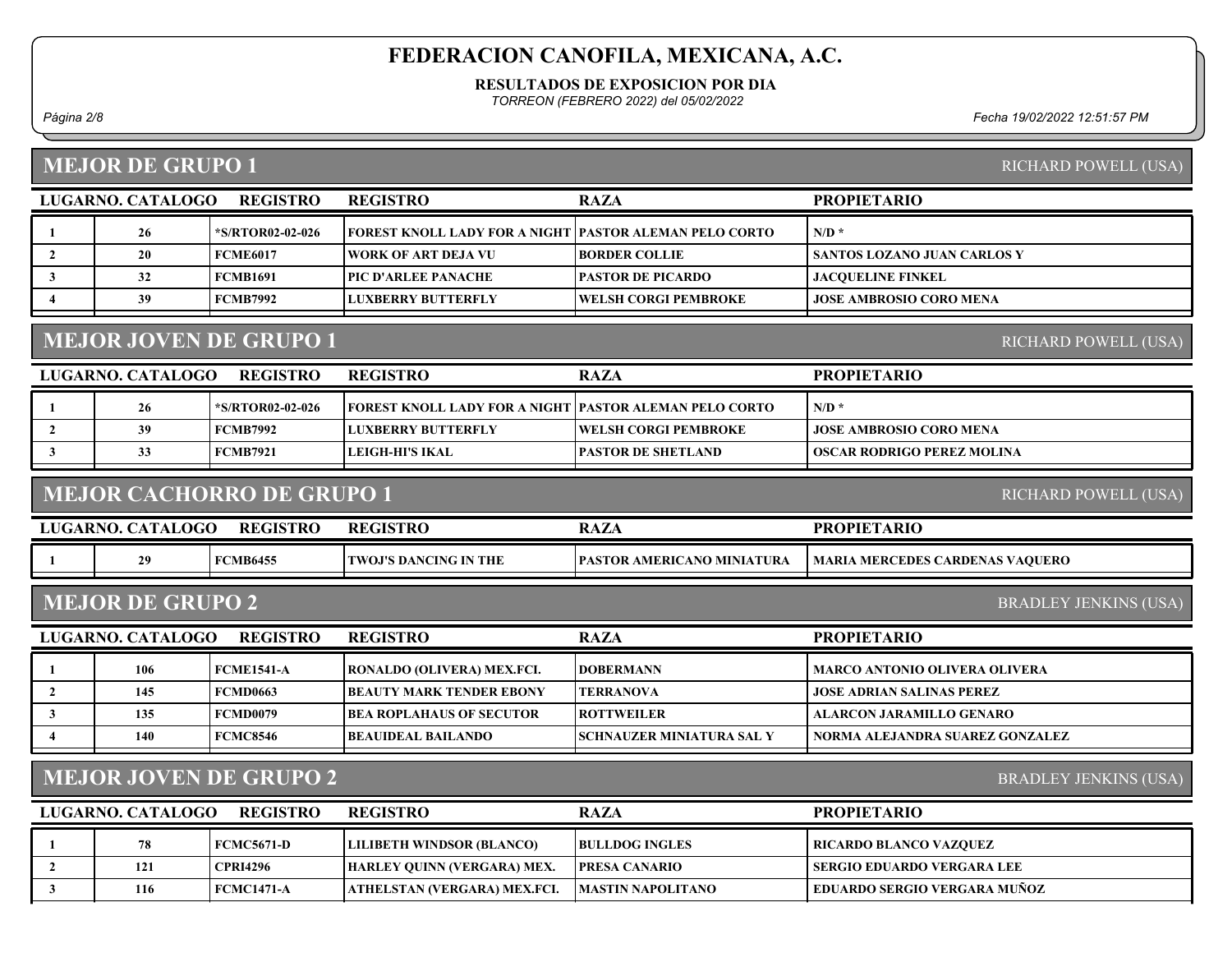#### RESULTADOS DE EXPOSICION POR DIA

TORREON (FEBRERO 2022) del 05/02/2022

#### Página 3/8 Fecha 19/02/2022 12:51:57 PM

| <b>MEJOR JOVEN DE GRUPO 2</b>                                  |                         |                                  |                                 |                                    |                                                |
|----------------------------------------------------------------|-------------------------|----------------------------------|---------------------------------|------------------------------------|------------------------------------------------|
|                                                                |                         |                                  |                                 |                                    | <b>BRADLEY JENKINS (USA)</b>                   |
|                                                                | LUGARNO. CATALOGO       | <b>REGISTRO</b>                  | <b>REGISTRO</b>                 | <b>RAZA</b>                        | <b>PROPIETARIO</b>                             |
| $\overline{4}$                                                 | 119                     | <b>FCMC3890-J</b>                | <b>INESSA (OTERO) MEX. FCI.</b> | <b>PASTOR DE ASIA CENTRAL</b>      | <b>DIANA CECILIA ROMERO ALDRETE</b>            |
|                                                                |                         | <b>MEJOR CACHORRO DE GRUPO 2</b> | <b>BRADLEY JENKINS (USA)</b>    |                                    |                                                |
|                                                                | LUGARNO. CATALOGO       | <b>REGISTRO</b>                  | <b>REGISTRO</b>                 | <b>RAZA</b>                        | <b>PROPIETARIO</b>                             |
| 1                                                              | 52                      | <b>FCMB3281-A</b>                | FRIDA (SUAREZ) MEX. FCI.        | <b>BOXER</b>                       | <b>ERNESTO SUAREZ ESQUIVIAS</b>                |
| $\overline{2}$                                                 | 90                      | <b>FCMB4915</b>                  | EL MESQUITAL ATHENAS            | <b>CANE CORSO</b>                  | <b>ROGELIO ROJAS NAVARRO</b>                   |
| $\mathbf{3}$                                                   | 122                     | <b>FCMB4770-A</b>                | ÑEÑE (MUÑOZ) MEX.FCI.           | <b>ROTTWEILER</b>                  | ANGEL ENRIQUE MUÑOZ MORALES                    |
| $\overline{4}$                                                 | 139                     | <b>FCME4093-A</b>                | APOLO VI (ROJAS) MEX.FCI.       | <b>SCHNAUZER MINIATURA SAL Y</b>   | <b>IVAN DE JESUS ROJAS HERNANDEZ</b>           |
|                                                                | <b>MEJOR DE GRUPO 3</b> |                                  |                                 |                                    | <b>GERARDO REYES (MEX)</b>                     |
|                                                                | LUGARNO. CATALOGO       | <b>REGISTRO</b>                  | <b>REGISTRO</b>                 | <b>RAZA</b>                        | <b>PROPIETARIO</b>                             |
| 1                                                              | 158                     | <b>FCMC2169-A</b>                | SIMON (LOMELI) MEX.FCI.         | <b>CAIRN TERRIER</b>               | <b>JOSE MARIANO LOMELI VELAZQUEZ</b>           |
| $\overline{2}$                                                 | 181                     | <b>FCME1279-C</b>                | ROYAL TIARA (GARZA) MEX.FCI.    | YORKSHIRE TERRIER                  | <b>ADRIAN GARZA MADERO Y</b>                   |
| $\mathbf{3}$                                                   | 150                     | <b>FCMC6376-B</b>                | PEATY (SANTOS) MEX.FCI.         | <b>BULL TERRIER</b>                | <b>JORGE SANTOS LIMA</b>                       |
| $\overline{\mathbf{4}}$                                        | 159                     | <b>FCMB2953-A</b>                | <b>MEHZCAL (GRANJA/GARCIA)</b>  | <b>FOX TERRIER PELO DE ALAMBRE</b> | <b>CARLA ALEXANDRA GRANJA TERAN Y</b>          |
|                                                                |                         |                                  |                                 |                                    |                                                |
|                                                                |                         | <b>MEJOR JOVEN DE GRUPO 3</b>    |                                 |                                    | <b>GERARDO REYES (MEX)</b>                     |
|                                                                | LUGARNO. CATALOGO       | <b>REGISTRO</b>                  | <b>REGISTRO</b>                 | <b>RAZA</b>                        | <b>PROPIETARIO</b>                             |
| 1                                                              | 150                     | <b>FCMC6376-B</b>                | PEATY (SANTOS) MEX.FCI.         | <b>BULL TERRIER</b>                | <b>JORGE SANTOS LIMA</b>                       |
| $\overline{2}$                                                 | 159                     | <b>FCMB2953-A</b>                | <b>MEHZCAL (GRANJA/GARCIA)</b>  | <b>FOX TERRIER PELO DE ALAMBRE</b> | CARLA ALEXANDRA GRANJA TERAN Y                 |
| 3                                                              | 174                     | <b>CPRPI4799</b>                 | <b>ALBORADA LATE STORM</b>      | WEST HIGHLAND WHITE TERRIER        | <b>LEOBARDO ALEJANDRO SANCHEZ-BRETON VILLA</b> |
| $\overline{4}$                                                 | 161                     | <b>FCMC8229</b>                  | SIR TIP AND TRUMP OF MAYO       | <b>JACK RUSSELL TERRIER</b>        | <b>JUAN JOSE ALDERETE VELAZQUEZ</b>            |
| <b>MEJOR CACHORRO DE GRUPO 3</b><br><b>GERARDO REYES (MEX)</b> |                         |                                  |                                 |                                    |                                                |
|                                                                | LUGARNO. CATALOGO       | <b>REGISTRO</b>                  | <b>REGISTRO</b>                 | <b>RAZA</b>                        | <b>PROPIETARIO</b>                             |
| 1                                                              | 179                     | <b>FCMB6392</b>                  | <b>DEANJE NEW DREAMS</b>        | <b>YORKSHIRE TERRIER</b>           | <b>MACIAS JUAREZ CLAUDIA NILDA</b>             |
| $\overline{2}$                                                 | 162                     | *S/RMON27-01-160                 | <b>FELIPE MORA</b>              | <b>KERRY BLUE TERRIER</b>          | $N/D$ *                                        |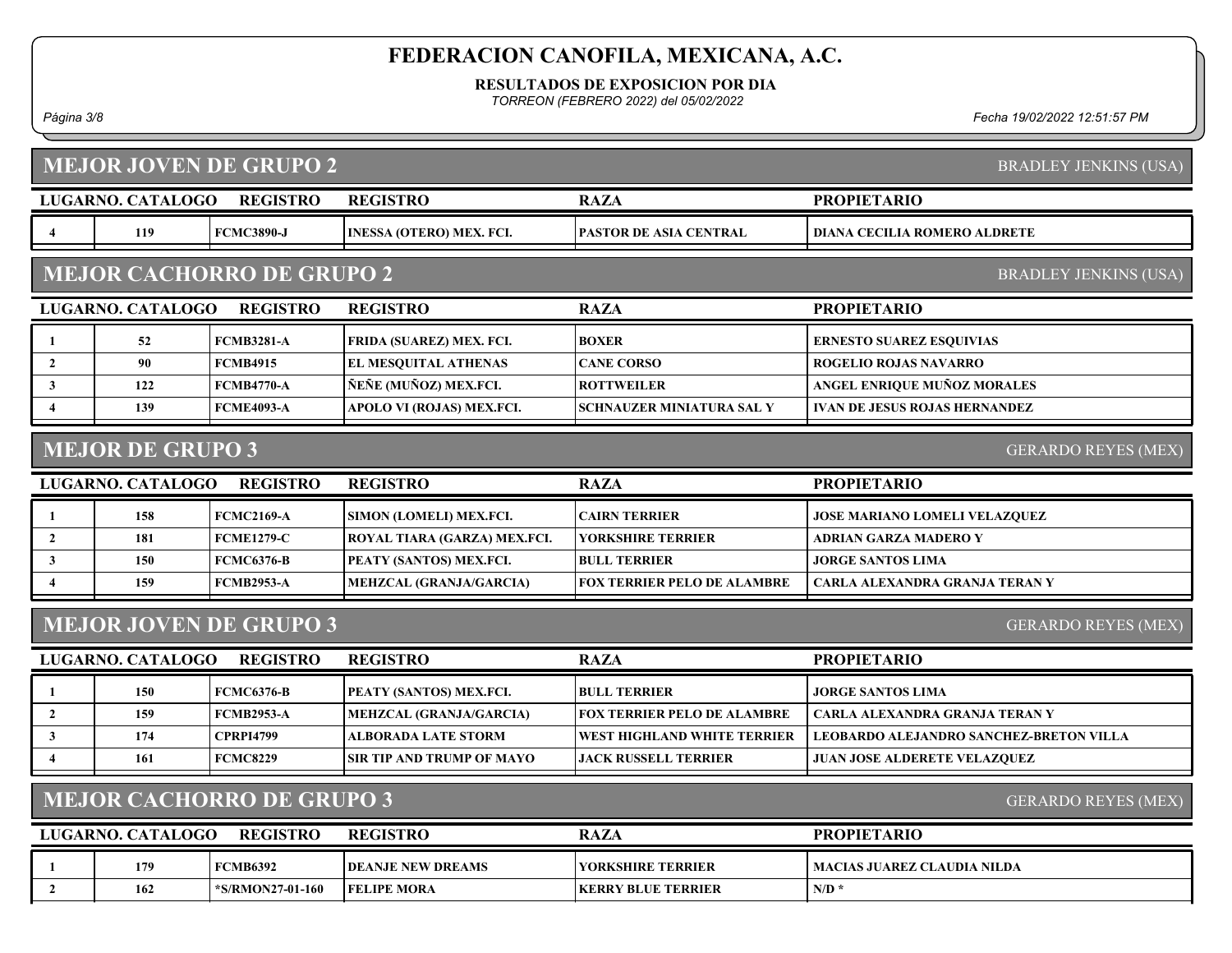RESULTADOS DE EXPOSICION POR DIA

TORREON (FEBRERO 2022) del 05/02/2022

Página 4/8 Fecha 19/02/2022 12:51:57 PM

|                         | <b>MEJOR CACHORRO DE GRUPO 3</b><br><b>GERARDO REYES (MEX)</b> |                                  |                                    |                                  |                                        |  |
|-------------------------|----------------------------------------------------------------|----------------------------------|------------------------------------|----------------------------------|----------------------------------------|--|
|                         | LUGARNO. CATALOGO                                              | <b>REGISTRO</b>                  | <b>REGISTRO</b>                    | <b>RAZA</b>                      | <b>PROPIETARIO</b>                     |  |
| $\mathbf{3}$            | 153                                                            | <b>FCMB5269-H</b>                | <b>HUBERT'S MOLLY DORETH</b>       | <b>BULL TERRIER</b>              | <b>ROGELIO DELGADO FURET</b>           |  |
|                         | <b>MEJOR DE GRUPO 4</b>                                        |                                  |                                    |                                  | <b>BRADLEY JENKINS (USA)</b>           |  |
|                         | LUGARNO. CATALOGO                                              | <b>REGISTRO</b>                  | <b>REGISTRO</b>                    | <b>RAZA</b>                      | <b>PROPIETARIO</b>                     |  |
| 1                       | 185                                                            | <b>FCMC8698</b>                  | ALEGNA-NEVAREZ JUST IN CASE        | <b>DACHSHUND MINIATURA PELO</b>  | FLOR TERESA NEVAREZ MENDOZA Y          |  |
|                         |                                                                | <b>MEJOR CACHORRO DE GRUPO 4</b> |                                    |                                  | <b>BRADLEY JENKINS (USA)</b>           |  |
|                         | LUGARNO. CATALOGO                                              | <b>REGISTRO</b>                  | <b>REGISTRO</b>                    | <b>RAZA</b>                      | <b>PROPIETARIO</b>                     |  |
| 1                       | 184                                                            | <b>FCMB7596-B</b>                | ABSOLUTE EXTREME (NEVAREZ)         | DACHSHUND MINIATURA PELO         | <b>FLOR TERESA NEVAREZ MENDOZA</b>     |  |
|                         | <b>MEJOR DE GRUPO 5</b>                                        |                                  |                                    |                                  | KAREN J. HYNEK (USA)                   |  |
|                         | LUGARNO. CATALOGO                                              | <b>REGISTRO</b>                  | <b>REGISTRO</b>                    | <b>RAZA</b>                      | <b>PROPIETARIO</b>                     |  |
|                         | 213                                                            | <b>FCMC8640</b>                  | <b>DAR CHINGIZA CRISTAL SPLASH</b> | <b>SHIBA</b>                     | <b>ISAAC ANTONIO LOPEZ MORALES</b>     |  |
| $\overline{2}$          | 219                                                            | <b>FCMC1861-D</b>                | IZTLY (MARTINEZ) MEX. FCI.         | <b>XOLOITZCUINTLE ESTANDAR</b>   | <b>AMEZCUA JOSE FELICIANO</b>          |  |
| $\mathbf{3}$            | 207                                                            | <b>FCME4280-A</b>                | UNTIL THE VICTORY CHE              | POMERANIAN (SPITZ ALEMAN)        | <b>OMAR ABRAHAM GONZALEZ CONTRERAS</b> |  |
| $\overline{\mathbf{4}}$ | 197                                                            | <b>CPRPI3666</b>                 | <b>TRINACRIA'S YOUR MAJESTY</b>    | <b>HUSKY SIBERIANO</b>           | <b>MARA DESIREE FLORES LEMUS</b>       |  |
|                         |                                                                | <b>MEJOR JOVEN DE GRUPO 5</b>    |                                    |                                  | KAREN J. HYNEK (USA)                   |  |
|                         | LUGARNO. CATALOGO                                              | <b>REGISTRO</b>                  | <b>REGISTRO</b>                    | <b>RAZA</b>                      | <b>PROPIETARIO</b>                     |  |
| 1                       | 213                                                            | <b>FCMC8640</b>                  | <b>DAR CHINGIZA CRISTAL SPLASH</b> | <b>SHIBA</b>                     | <b>ISAAC ANTONIO LOPEZ MORALES</b>     |  |
| $\overline{2}$          | 218                                                            | <b>FCMC2931-E</b>                | SICARU (MARTINEZ) MEX.FCI.         | <b>XOLOITZCUINTLE ESTANDAR</b>   | <b>ALBERTO FELIPE MARTINEZ LOBATO</b>  |  |
| $\mathbf{3}$            | 204                                                            | <b>FCMB6168-A</b>                | <b>ASTRO SHADOW OF SHARM</b>       | POMERANIAN (SPITZ ALEMAN)        | <b>HECTOR CABRERA GUARNERO</b>         |  |
| $\boldsymbol{4}$        | 220                                                            | <b>FCMB3773-A</b>                | K'INICH (VALDERRAMA) MEX.FCI.      | <b>XOLOITZCUINTLE INTERMEDIO</b> | <b>JONATHAN VALDERRAMA ZAMORA</b>      |  |
|                         |                                                                | <b>MEJOR CACHORRO DE GRUPO 5</b> | KAREN J. HYNEK (USA)               |                                  |                                        |  |
|                         | LUGARNO. CATALOGO                                              | <b>REGISTRO</b>                  | <b>REGISTRO</b>                    | <b>RAZA</b>                      | <b>PROPIETARIO</b>                     |  |
|                         |                                                                |                                  |                                    |                                  |                                        |  |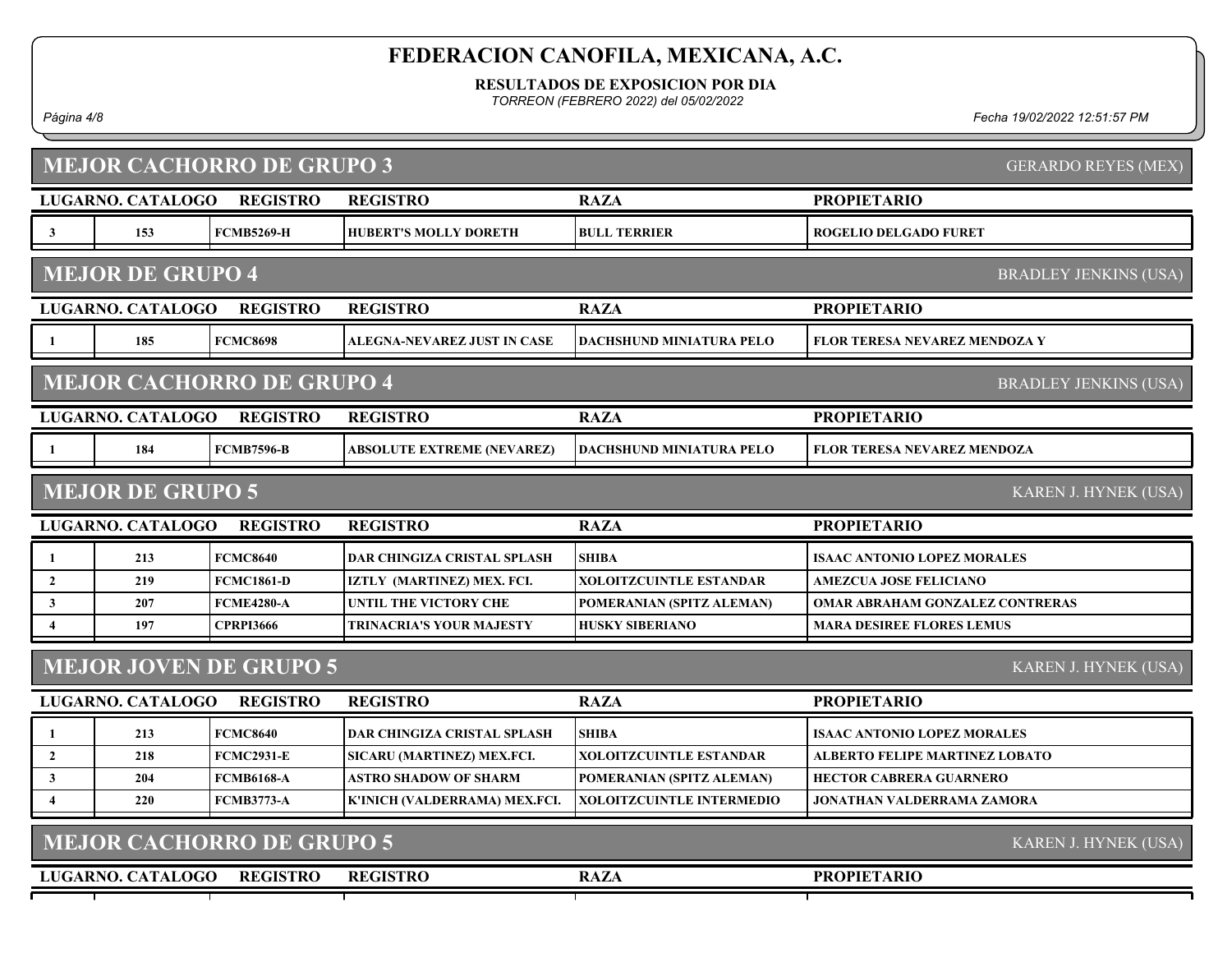#### RESULTADOS DE EXPOSICION POR DIA

TORREON (FEBRERO 2022) del 05/02/2022

1 194 CPRPI4317 TRINACRIA'S DANCE WITH HUSKY SIBERIANO MARA DESIREE FLORES LEMUS 2 212 CPRPJ6120 DAR CHINGIZA URBAN STYLE SHIBA JAVIER FLORES LAGUNAS

3 | 208 | FCMB3127-A CIRCE (VILLEGAS) MEX.FCI. | POMERANIAN (SPITZ ALEMAN) | JUAN JOSE VILLEGAS HERNANDEZ

Página 5/8 Fecha 19/02/2022 12:51:57 PM

PROPIETARIO

### MEJOR CACHORRO DE GRUPO 5

LUGARNO. CATALOGO REGISTRO RAZA

REGISTRO

|                       | 193 | <b>FCM</b><br>MB3980-A | X.FCI.<br>$[$ DET $]$<br>™ERE…<br><b>VII</b> | $\alpha$ HC<br><b>CHOW</b><br>$\gamma$ w . | ' CHAVIRA<br><b>\RTURC</b><br>) PERF<br>.RIC |
|-----------------------|-----|------------------------|----------------------------------------------|--------------------------------------------|----------------------------------------------|
|                       |     |                        |                                              |                                            |                                              |
| VIF<br>$\blacksquare$ |     |                        |                                              |                                            |                                              |

### MEJOR DE GRUPO 6

| <b>REGISTRO</b><br>LUGARNO, CATALOGO |     |                   | <b>REGISTRO</b>               | <b>RAZA</b>          | <b>PROPIETARIO</b>                |
|--------------------------------------|-----|-------------------|-------------------------------|----------------------|-----------------------------------|
|                                      | 222 | FCMC2300-A        | <b>IDUPA SUPA FLY</b>         | <b>IBASSET HOUND</b> | LIESUS GUADALUPE PADRON SALINAS Y |
|                                      | 225 | <b>FCMC6080-E</b> | <b>KINICH (MENDEZ/ROMERO)</b> | <b>BEAGLE</b>        | ANGEL RAFAEL MENDEZ JIMENEZ Y     |
|                                      | 228 | FCME2695          | <b>TEO</b>                    | <b>BLOODHOUND</b>    | SERGIO JACOUEZ HIDALGO            |
|                                      |     |                   |                               |                      |                                   |

### MEJOR JOVEN DE GRUPO 6

KAREN J. HYNEK (USA)

| $\cup$ GARNC | .ogo<br>$\overline{\phantom{a}}$ | <b>ISTRC</b>    | $\omega$ cictd $\boldsymbol{c}$<br>RF<br>. T I C | $\sqrt{7}$<br>RA <i>LA</i> | ARIO<br>PRO<br>$\boldsymbol{\ldots}$ PIF $\boldsymbol{\tau}$ |
|--------------|----------------------------------|-----------------|--------------------------------------------------|----------------------------|--------------------------------------------------------------|
|              | 225<br>ن کاظ                     | `6080-1<br>'MC6 | <b>NDEZ/ROMERO)</b><br><b>KINICH (ME)</b>        | <b>BEAGLE</b>              | . JIMENEZ V<br>NDI<br>MEI<br>, KAFALL<br>ANGE                |

#### MEJOR DE GRUPO 7

KAREN J. HYNEK (USA)

KAREN J. HYNEK (USA)

| LUGARNO. CATALOGO | REGISTRO                | <b>REGISTRO</b>                | <b>RAZA</b>                                  | <b>PROPIETARIO</b>                     |
|-------------------|-------------------------|--------------------------------|----------------------------------------------|----------------------------------------|
| 229               | <b>FCMB7961</b>         | <b>ICLOS ERASMUS BAELFAIRE</b> | <b>ISETTER GORDON</b>                        | <b>CHRISTIAN DAVID TEJEDA ALATORRE</b> |
| 231               | <b>*S/RTOR02-02-231</b> | <b>BRETT</b>                   | <b>SETTER IRLANDES ROJO Y BLANCO   N/D *</b> |                                        |
| 230               | FCMC8081                | LUCKSHERAY ROCKY'N'ROLL        | <b>ISETTER INGLES</b>                        | <b>TATIANA CHERNYSHEVA</b>             |
|                   |                         |                                |                                              |                                        |

### MEJOR CACHORRO DE GRUPO 7

| LUGARNO. CATALOGO | <b>REGISTRO</b>  | <b>REGISTRO</b> | <b>RAZA</b>                                  | <b>PROPIETARIO</b> |
|-------------------|------------------|-----------------|----------------------------------------------|--------------------|
| 231               | *S/RTOR02-02-231 | <b>BRETT</b>    | <b>SETTER IRLANDES ROJO Y BLANCO   N/D *</b> |                    |

KAREN J. HYNEK (USA)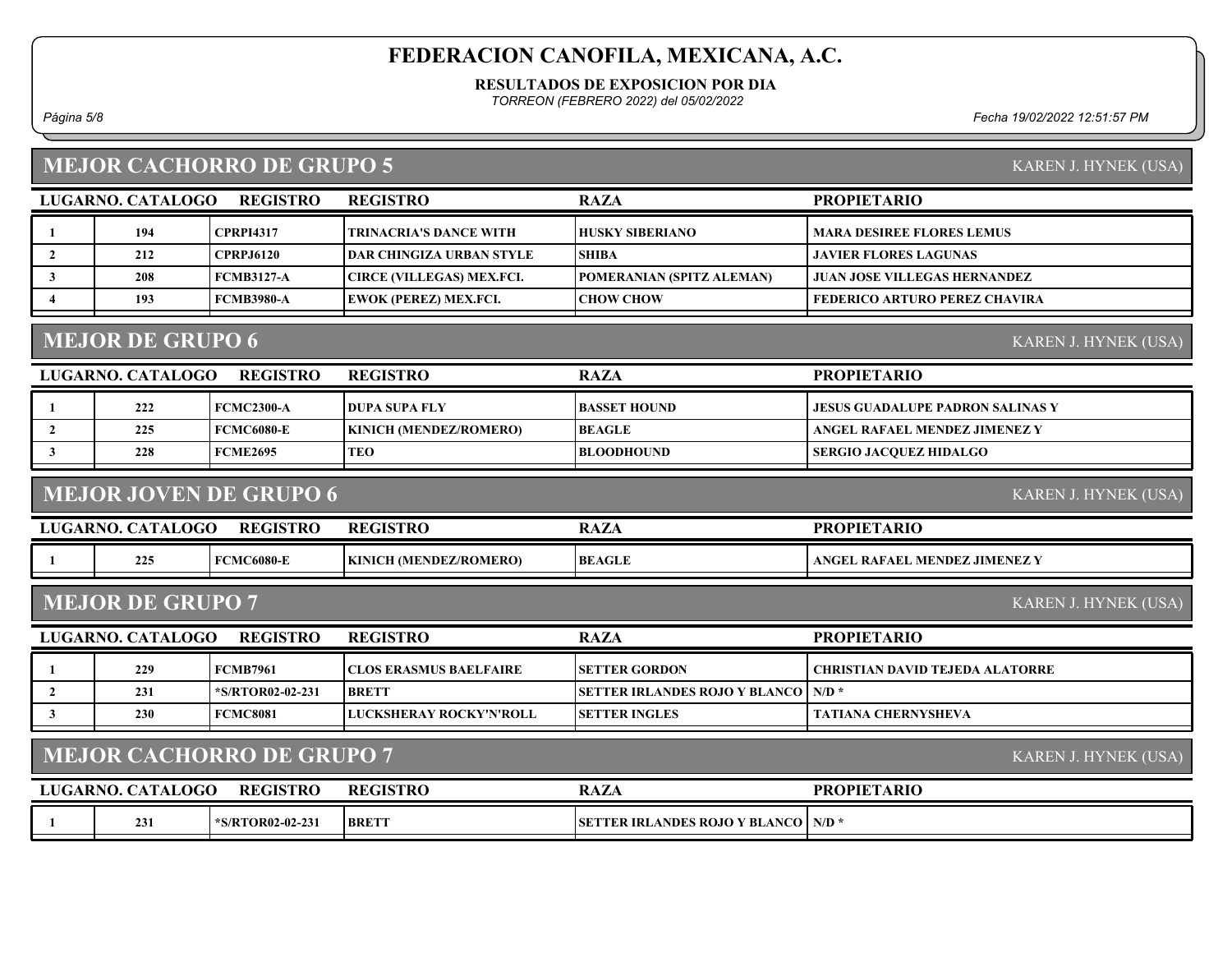#### RESULTADOS DE EXPOSICION POR DIA

TORREON (FEBRERO 2022) del 05/02/2022

1 236 FCMC7629-A HUNTER (MANZANERO) MEX.FCI. COBRADOR DORADO HEBERT ANDRES MANZANERO MARTINEZ

4 | 244 | CPRPJ6034 RAYARAGUA INDIAN PARTY | PERRO DE AGUA ESPAÑOL | DANIELA GUADALUPE GARZA ARCINIEGA

3 | 246 | FCME0716-B SWEET EMOTION (MARTINEZ) | SPRINGER SPANIEL INGLES | RIGOBERTO MARTÍNEZ MEDINA

2 | 232 | FCMB2615-A | COSTA RETRIEVERS AJIACO MEX. | COBRADOR DE LABRADOR | COSTA RETRIEVERS

Página 6/8 Fecha 19/02/2022 12:51:57 PM

PROPIETARIO

### MEJOR DE GRUPO 8

|  | KAREN J. HYNEK (USA) |  |
|--|----------------------|--|

KAREN J. HYNEK (USA)

### MEJOR JOVEN DE GRUPO 8

LUGARNO. CATALOGO REGISTRO RAZA

REGISTRO

| <b>REGISTRO</b><br>LUGARNO. CATALOGO |     |                   | <b>REGISTRO</b>                 | <b>RAZA</b>                     | <b>PROPIETARIO</b>                      |
|--------------------------------------|-----|-------------------|---------------------------------|---------------------------------|-----------------------------------------|
|                                      | 236 | FCMC7629-A        | HUNTER (MANZANERO) MEX.FCI.     | <b>COBRADOR DORADO</b>          | <b>HEBERT ANDRES MANZANERO MARTINEZ</b> |
|                                      | 246 | FCME0716-B        | <b>SWEET EMOTION (MARTINEZ)</b> | <b>ISPRINGER SPANIEL INGLES</b> | <b>RIGOBERTO MARTÍNEZ MEDINA</b>        |
|                                      | 233 | <b>FCMB2348-A</b> | ALLDANS TOÑO MEX.FCL            | <b>COBRADOR DE LABRADOR</b>     | <b>CRIADERO ALLDANS</b>                 |
|                                      | 244 | <b>CPRPJ6034</b>  | <b>TRAYARAGUA INDIAN PARTY</b>  | <b>PERRO DE AGUA ESPAÑOL</b>    | DANIELA GUADALUPE GARZA ARCINIEGA       |

### MEJOR CACHORRO DE GRUPO 8

KAREN J. HYNEK (USA)

| LUGARNO. | . CATALOGO | <b>REGISTRO</b>   | <b>REGISTRO</b>                     | <b>RAZA</b>                 | <b>PROPIETARIO</b>      |
|----------|------------|-------------------|-------------------------------------|-----------------------------|-------------------------|
|          | 232        | <b>FCMB2615-A</b> | <b>COSTA RETRIEVERS AJIACO MEX.</b> | <b>COBRADOR DE LABRADOR</b> | <b>COSTA RETRIEVERS</b> |
|          |            |                   |                                     |                             |                         |

#### MEJOR DE GRUPO 9

RICHARD POWELL (USA)

### MEJOR JOVEN DE GRUPO 9

RICHARD POWELL (USA)

| LUGARNO. CATALOGO | <b>REGISTRO</b>   | <b>REGISTRO</b>                  | <b>RAZA</b>             | <b>PROPIETARIO</b>           |
|-------------------|-------------------|----------------------------------|-------------------------|------------------------------|
| 289               | <b>CPRPI3872</b>  | EDIVETTE CRUELLA DE V1L          | <b>TPOODLE GRANDE -</b> | JOSE DE JESUS LUNA LOPEZ     |
| 295               | <b>FCMB1133-A</b> | <b>TYSON (GONZALEZ) MEX.FCI.</b> | <b>SHIH TZU</b>         | ANGELICA GONZALEZ DE BANEGAS |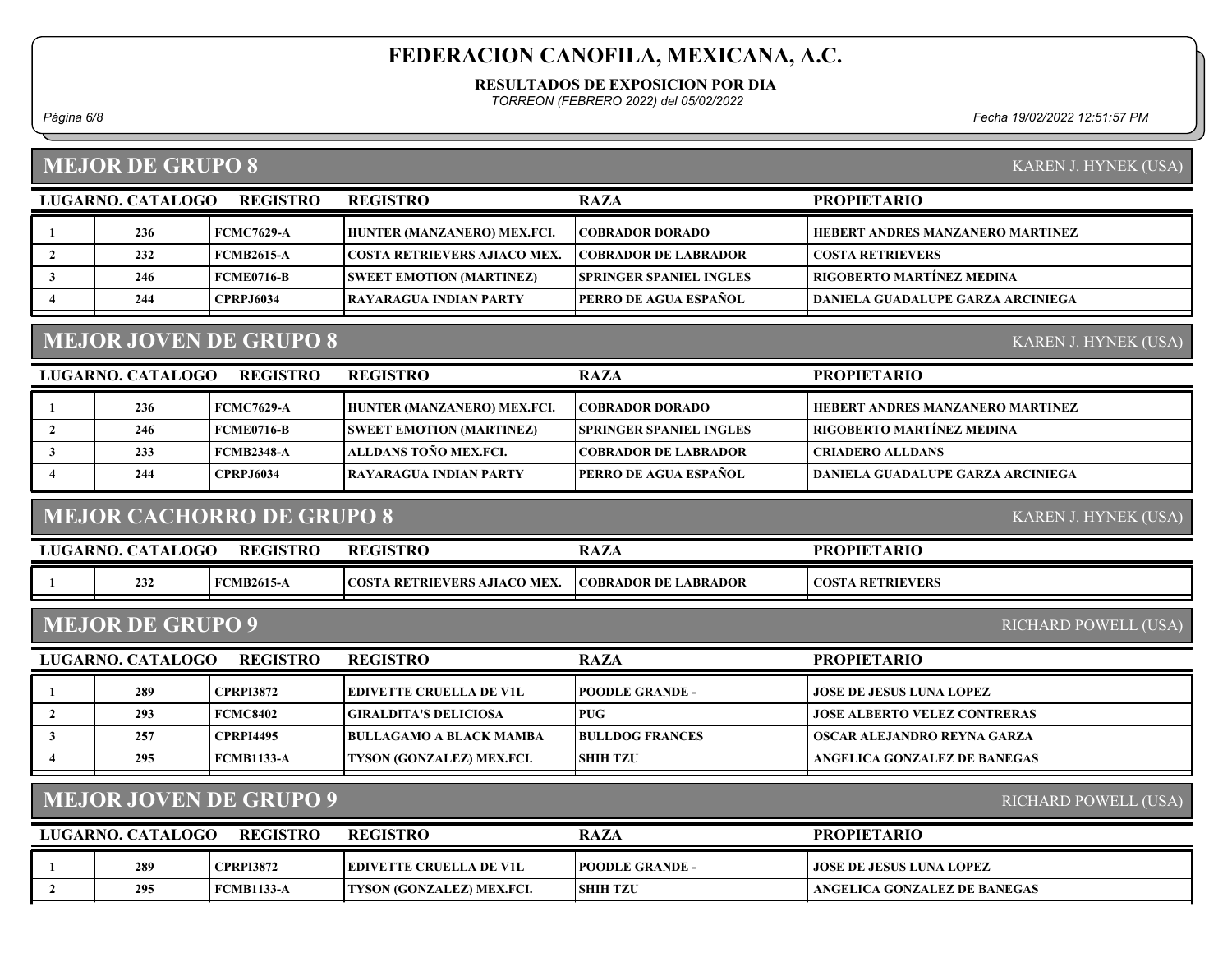#### RESULTADOS DE EXPOSICION POR DIA

TORREON (FEBRERO 2022) del 05/02/2022

Página 7/8 Fecha 19/02/2022 12:51:57 PM

| <b>MEJOR JOVEN DE GRUPO 9</b><br>RICHARD POWELL (USA) |                                                          |                                   |                                    |                        |                                       |  |  |  |
|-------------------------------------------------------|----------------------------------------------------------|-----------------------------------|------------------------------------|------------------------|---------------------------------------|--|--|--|
|                                                       | LUGARNO. CATALOGO                                        | <b>REGISTRO</b>                   | <b>REGISTRO</b>                    | <b>RAZA</b>            | <b>PROPIETARIO</b>                    |  |  |  |
| 3                                                     | 254                                                      | <b>FCMC7891</b>                   | <b>JOHN WICK GALLUS</b>            | <b>BULLDOG FRANCES</b> | <b>DANIEL CASTILLO</b>                |  |  |  |
| $\boldsymbol{4}$                                      | 248                                                      | <b>FCMC7528-B</b>                 | ATENEA (ALVARADO) MEX. FCI.        | <b>BICHON FRISE</b>    | <b>ANDREA MOTA VARGAS</b>             |  |  |  |
|                                                       | <b>MEJOR CACHORRO DE GRUPO 9</b><br>RICHARD POWELL (USA) |                                   |                                    |                        |                                       |  |  |  |
|                                                       | LUGARNO. CATALOGO                                        | <b>REGISTRO</b>                   | <b>REGISTRO</b>                    | <b>RAZA</b>            | <b>PROPIETARIO</b>                    |  |  |  |
| -1                                                    | 287                                                      | <b>FCMB5053-C</b>                 | ARTEMISA DE MITILENE (CANTÚ)       | <b>POODLE GRANDE -</b> | AZARETH JIMENNA CANTÚ PEÑA            |  |  |  |
| $\mathbf{2}$                                          | 284                                                      | <b>FCMB3546-A</b>                 | <b>BIG BOY D'ARIZA (HERNANDEZ)</b> | <b>PEKINES</b>         | <b>IVAN DANIEL HERNANDEZ ARIZA</b>    |  |  |  |
| 3                                                     | 262                                                      | <b>FCMB3039-B</b>                 | <b>ORIANA THE QUEEN (KUECHEL)</b>  | <b>BULLDOG FRANCES</b> | <b>ERWIN FEDERICO KUECHEL VAZQUEZ</b> |  |  |  |
| 4                                                     | 294                                                      | <b>FCMB4678-A</b>                 | <b>CHEWBACCA (VERGARA) MEX.FCI</b> | <b>SHIH TZU</b>        | <b>EDUARDO SERGIO VERGARA MUÑOZ</b>   |  |  |  |
|                                                       | <b>MEJOR DE GRUPO 10</b><br>RICHARD POWELL (USA)         |                                   |                                    |                        |                                       |  |  |  |
|                                                       | LUGARNO. CATALOGO                                        | <b>REGISTRO</b>                   | <b>REGISTRO</b>                    | <b>RAZA</b>            | <b>PROPIETARIO</b>                    |  |  |  |
|                                                       |                                                          |                                   |                                    |                        |                                       |  |  |  |
|                                                       | 309                                                      | *S/RTOR02-02-309                  | WENRICKS EL PATRÓN AT TEXANO       | <b>WHIPPET</b>         | $N/D$ *                               |  |  |  |
| $\mathbf{2}$                                          | 303                                                      | <b>CPRI3846-F</b>                 | <b>CHARLOTTE AZENETH (ROMERO)</b>  | <b>AFGANO</b>          | <b>ALFONSO ROMERO MALDONADO</b>       |  |  |  |
| 3                                                     | 306                                                      | <b>FCME8019-A</b>                 | <b>GIBSON (SANCHEZ) MEX. FCI.</b>  | <b>LOBERO IRLANDES</b> | PABLO ARMANDO SANCHEZ LUGO            |  |  |  |
| $\boldsymbol{4}$                                      | 305                                                      | <b>CPRI3661</b>                   | <b>BELLATRIX (JUAREZ) MEX.</b>     | <b>GALGO ESPAÑOL</b>   | <b>JUAN ARTURO JUAREZ GARAY</b>       |  |  |  |
|                                                       |                                                          | <b>MEJOR JOVEN DE GRUPO 10</b>    |                                    |                        | RICHARD POWELL (USA)                  |  |  |  |
|                                                       | <b>LUGARNO. CATALOGO</b>                                 | <b>REGISTRO</b>                   | <b>REGISTRO</b>                    | <b>RAZA</b>            | <b>PROPIETARIO</b>                    |  |  |  |
| -1                                                    | 310                                                      | <b>FCMC5043-C</b>                 | CATRINA (RODRIGUEZ) MEX.FCI.       | <b>WHIPPET</b>         | <b>DAVID FLORES FARFAN Y</b>          |  |  |  |
| $\overline{2}$                                        | 303                                                      | <b>CPRI3846-F</b>                 | <b>CHARLOTTE AZENETH (ROMERO)</b>  | <b>AFGANO</b>          | <b>ALFONSO ROMERO MALDONADO</b>       |  |  |  |
|                                                       |                                                          | <b>MEJOR CACHORRO DE GRUPO 10</b> |                                    |                        | RICHARD POWELL (USA)                  |  |  |  |
|                                                       | LUGARNO. CATALOGO                                        | <b>REGISTRO</b>                   | <b>REGISTRO</b>                    | <b>RAZA</b>            | <b>PROPIETARIO</b>                    |  |  |  |